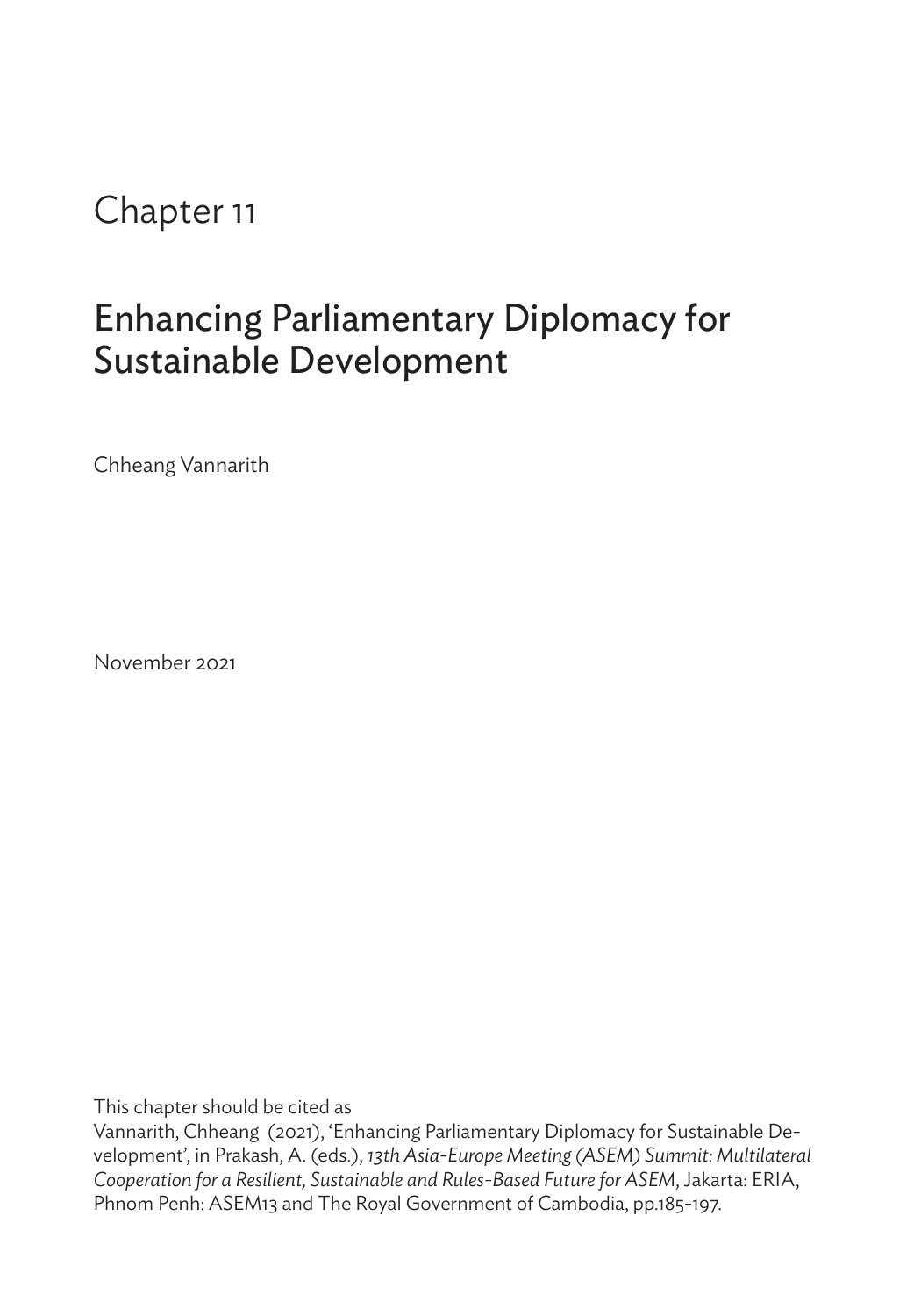# 11

# Enhancing Parliamentary Diplomacy for Sustainable Development

#### CHHEANG VANNARITH

#### **Introduction**

The international domain is growing more complex as it rapidly evolves into a multiplex world characterised by complex interconnectedness, interdependence, and inter-operability. Nation states are becoming more interdependent, and global issues are becoming more complicated and interrelated. It is now clear that no country can singlehandedly address global issues such as climate change, terrorism, violent extremism, natural disasters, and pandemic diseases. However, the legitimacy and functions of global governance and multilateral systems are in decline amidst a wave of protectionism, populist politics, and geopolitical contests. One key factor that has led to the disaffection with globalisation and multilateral systems is the lack of public participation in shaping a type of global governance that truly benefits people's lives.

In this respect, multi-stakeholder collaboration has been recognised as the fundamental approach to identify holistic and effective solutions to these shared challenges. Governance plays a critical role in realising the United Nations (UN) Sustainable Development Goals (SDGs). The targets most relevant to governance are Target 16.6. on developing 'effective, accountable and transparent institutions at all levels'; and Target 16.7 on ensuring 'responsive, inclusive, participatory and representative decision-making at all levels'. Related to these objectives are Target 17.14 on enhancing 'policy coherence for sustainable development'; and Target 17.16 on enhancing 'global partnerships' and 'multi-stakeholder partnerships'.

The decline of globalisation and the weakening of global governance due to the return of great power politics, rising protectionism and populist politics, and inefficient multilateral systems pose a significant threat to global peace and prosperity. In this context, parliamentary diplomacy plays an increasingly important role in strengthening global governance and promoting multi-stakeholder consultation and partnership. This chapter explores the roles of parliamentary diplomacy and parliamentarian institutions in addressing global issues, with a focus on the realisation of the SDGs, and how the Asia-Europe Parliamentary Partnership (ASEP) can be used as a mechanism to achieve these ends.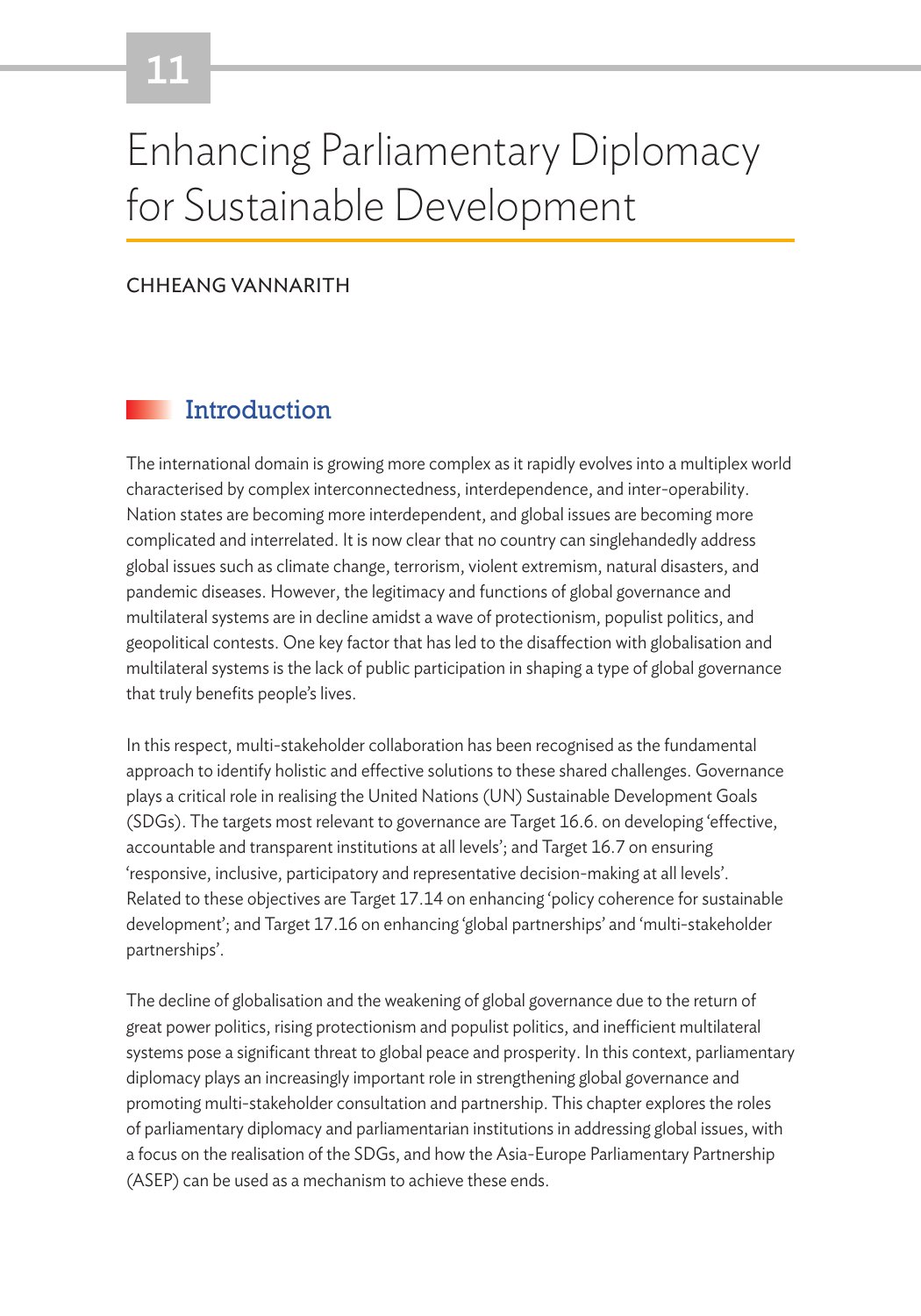### Parliamentary Diplomacy and Global Issues

Global issues are becoming more complex, transboundary, and interconnected. Multiplexity has emerged as the new normal and main characteristic of an evolving world order shaped by multiple actors, including not only major powers but also middle powers, small states, international institutions, parliamentary institutions, multinational corporations, international nongovernment organisations, international social movements, and transnational crime and terrorist networks, amongst others (Acharya, 2017). This multiplex world order is characterised by (i) the absence of a single overarching global hegemonic power; (ii) the increasing number and diversity of actors; (iii) the persistence of cultural, ideological, and political diversity; (iv) increasing global and regional interdependence; and (v) multiple layers of governance. In this multiplex world, collaborative leadership is of utmost importance in maintaining peace, development, and justice (Acharya, 2019). The question is, what are the roles of parliaments in this evolving multiplex world order?

Since the end of the Cold War, the role of parliamentary actors in international relations has grown remarkably quickly. Parliamentary institutions engage in international affairs in four ways: (i) by enhancing their oversight capacity on their government's foreign policy, (ii) by conducting parliamentary diplomacy at both the bilateral and multilateral levels, (iii) by getting involved in international and regional organisations, and (iv) by conveying the concerns or messages of local people to international and regional organisations (Coefelice, 2017). The Inter-Parliamentary Union (IPU) stresses that 'parliamentary diplomacy is an essential part of international cooperation, helping to building bridges between countries and peoples and seeking to contribute a parliamentary perspective to global governance as well as the promotion of peace' (IPU, 2019).

Parliamentary diplomacy generally refers to the use of parliamentary procedures and mechanisms to impact international relations and the conduct of foreign policy. It is about 'the construction of state actors', 'the pooling of power', and 'common ideals' (Gots, 2005: 276). It targets 'catalysing, facilitating and strengthening the existing constitutional functions of parliaments through dialogues between peers on countless open policy questions across continents and levels of governance' (Stavridis and Jancic, 2017). Parliaments have the important role of communicating policy, and can act as 'transmission belts' amongst governments, civil society, nongovernment organisations, the media, and the citizens themselves (Stavridis and Jancic, 2016: 115). Ample evidence demonstrates that parliamentary assemblies and parliamentarians are 'autonomous actors, prime movers, path breakers, agenda setters, and actors on their own initiative' in international affairs (Stavridis, 2016: 368).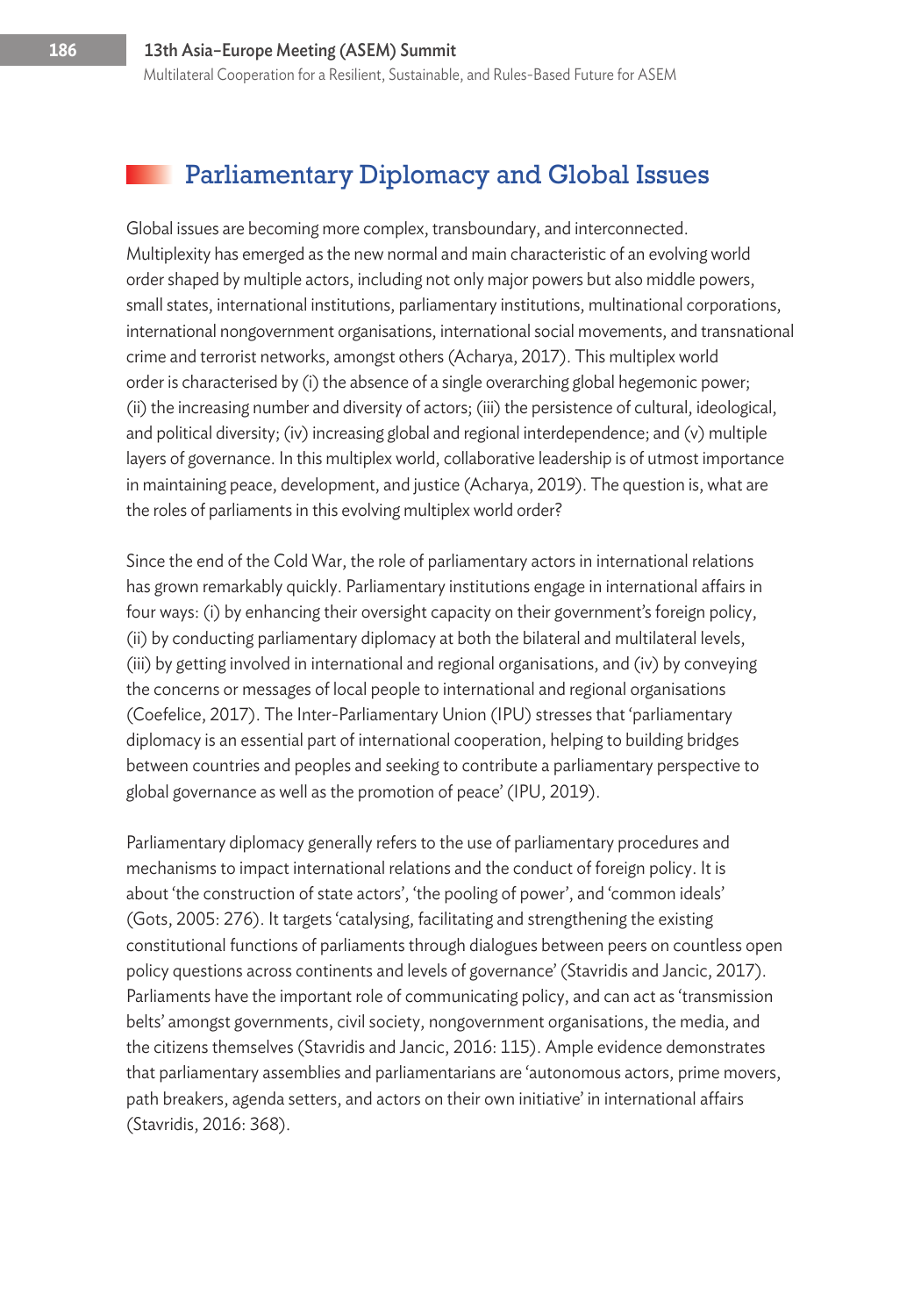In terms of activities, parliamentary diplomacy covers the full range of international affairs conducted by parliamentarians, with the aim to 'increase mutual understanding between countries, to assist each other in improving the control of governments and the representation of a people and to increase the democratic legitimacy of inter-governmental institutions' (Weisglas and de Boer, 2007: 93–94). Globalisation, socialisation, and technical cooperation enable parliamentarians to discuss various international issues and exchange best practices of control of their respective executives in international affairs (Stavridis and Jancic, 2017). In a parliamentary democratic system, parliamentary institutions are 'autonomous foreign affairs actors that provide their own input into foreign policy making and have their own impact on it through parliamentary diplomacy' (Stavridis and Jancic, 2017: 5).

Parliamentary diplomacy can be categorised into four layers at the intra-state, inter-state, intra-regional, and inter-regional levels. Parliaments are most effective at mobilising different actors and stakeholders, ranging from grassroots campaigners to political leaders, to address global issues (Fiott, 2011). Some of parliaments' international roles are (i) to contribute to intergovernmental negotiations and institutional building processes, (ii) to carry out parliamentary oversight over international negotiating processes, (iii) to ratify and enforce international agreements, (iv) to promote multi-stakeholder dialogues on international issues and responses, and (v) to disseminate information on international issues and organisations to citizens.

Global issues such as climate change, epidemic diseases, and violent extremism have become more complex, with impacts that cross national boundaries. Parliaments have started to adapt their approaches to position themselves to address global issues effectively, having realised that the only effective way to address such issues is through international cooperation and partnership. Parliamentary diplomacy is a key means of enhancing the legitimacy of and public trust and confidence in international cooperation mechanisms and multilateral systems. The sources of parliamentary diplomacy include institutional capacity, legitimacy, knowledge, and access (Fanck, 2018).

Parliamentarians are key agents in communicating and gathering inputs for and from their constituents regarding international issues that affect their security and socioeconomic well-being. Given the increasing democratisation of opinion thanks to the omnipresence of information and communications technology, parliamentarians are compelled to communicate with their constituents more effectively to meet the people's rising expectations. Parliamentarians, especially those who deal in foreign affairs, can invite leaders of government ministries and state agencies to give briefings and address probing questions on international issues, foreign affairs, and trade policies that affect their citizens.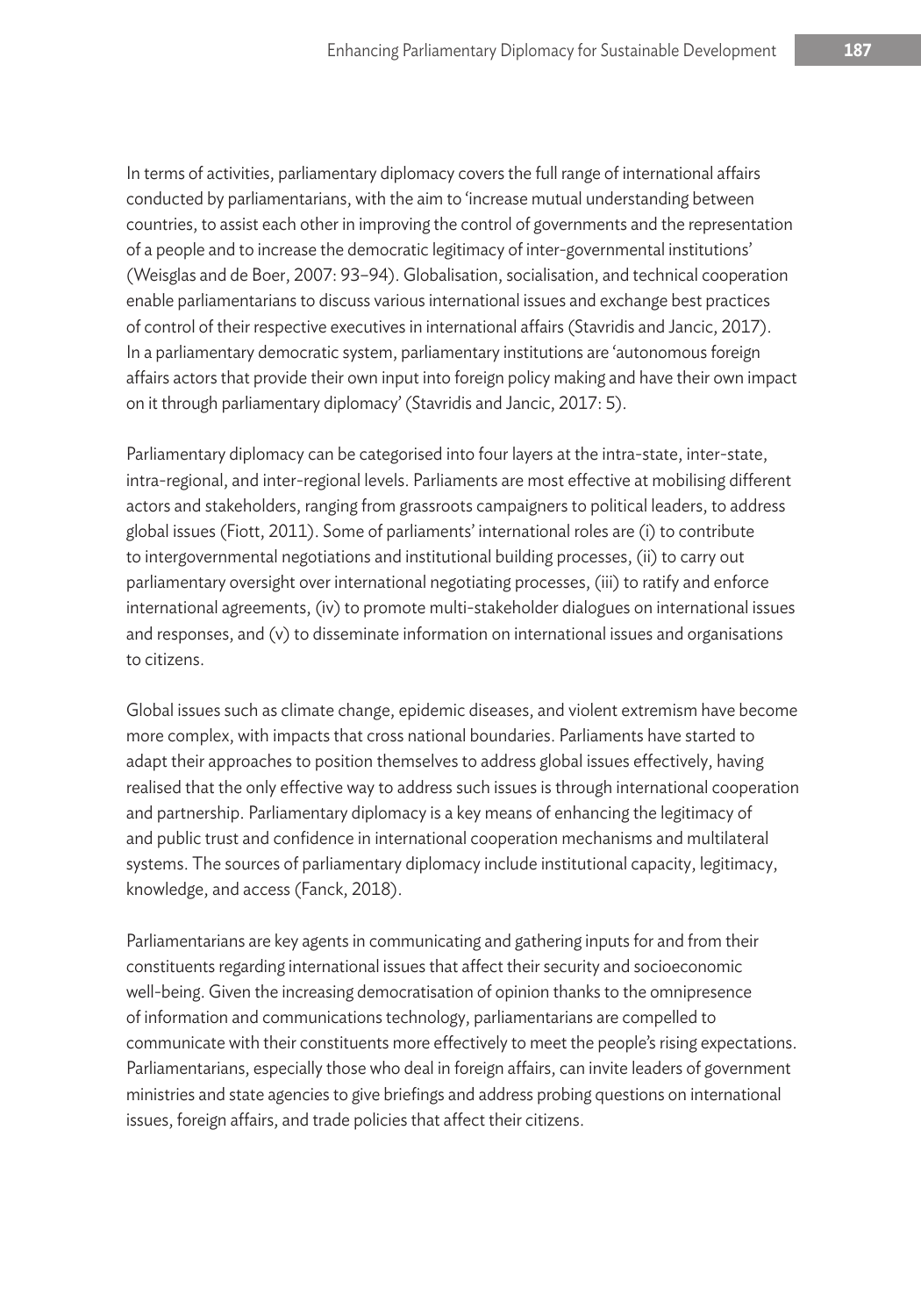In addition to being an effective and legitimate means of governmental outreach to the people, parliamentary institutions can influence foreign policy and international relations through the ratification of international treaties and enactment of laws relating to bilateral and multilateral cooperation, parliamentary oversight mechanisms such as hearings and petitions, approval of annual budgets for foreign activities, and bilateral and multilateral diplomatic negotiations, especially addressing transboundary issues and conflicts (Sayfullaev, 2016). In addition, parliamentary institutions play a critical role in regional conflict prevention, peacebuilding initiatives, and post-conflict national reconstruction (United Nations Development Programme [UNDP], 2006).

In 2016, the IPU together with the UNDP issued a joint policy framework and assessment tool kit on the role of parliaments in realising the 2030 Agenda for Sustainable Development, a groundbreaking global commitment to end poverty and set the world on a sustainable path to inclusive development. This ambitious people-centric development agenda, which was endorsed by government leaders at a UN summit in September 2015, centres on a set of 17 SDGs and 169 actionable targets. The 2030 Agenda for Sustainable Development states that,

We acknowledge also the essential role of national parliaments through their enactment of legislation and adoption of budgets and their role in ensuring accountability for the effective implementation of our commitments.… 'We the peoples' are the celebrated opening words of the Charter of the United Nations. It is 'we the peoples' who are embarking today on the road to 2030. Our journey will involve governments as well as parliaments, the United Nations system and other international institutions, local authorities, indigenous peoples, civil society, business and the private sector, the scientific and academic community – and all people. (UN, 2015)

To realise the SDGs, a whole-of-society approach is needed, meaning the people must be included at every stage, from initial policy design to implementation and monitoring. National and subnational parliaments must work to facilitate this. Parliamentarians have a constitutional responsibility and democratic accountability to support and monitor SDG implementation by acting as an interface between the people and state institutions, and promoting and empowering people-centred policies and legislation to ensure that no one is left behind. One of parliaments' primary objectives is to establish a dialogue about the SDGs with local stakeholders that allows them to express how they want to see the SDGs implemented in their community. Such a dialogue should be a natural part of the interaction amongst governments, parliaments, parliamentarians, and the public (UNDP, 2017).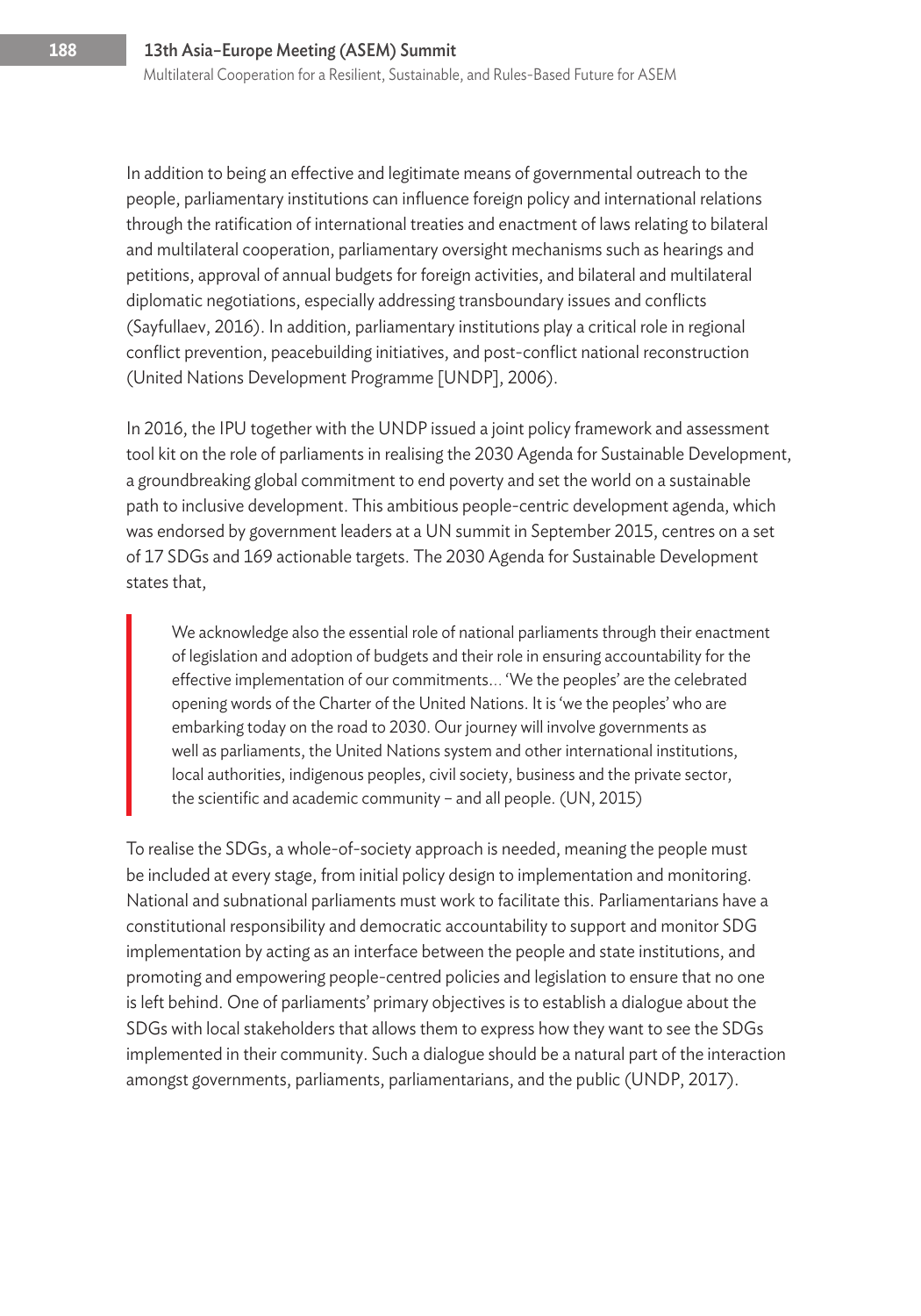Parliamentarians play a critical role in policy-based leadership by framing and integrating the SDGs in national development agendas and instrumental leadership, crafting political consensus and specific policy solutions to realise the SDGs, sharing their reflections and inputs, and proposing recommendations on SDG implementation. Parliament speakers from around the world held an assembly in Hanoi in April 2015 and a conference in New York from 31 August to 2 September 2015 with the aim of contributing inputs to the SDGs. The Hanoi Declaration stresses the following:

We commit to doing our utmost to strengthen national ownership of the goals, particularly by making them known to our constituents. People must understand how the goals are relevant to their lives. As representatives of the people, we are responsible for ensuring that each and every voice is heard in the political process without discrimination and irrespective of social status.… We commit to translating the goals into enforceable domestic laws and regulations, including through the critical budget process. Each country must do its part to ensure that all the goals are met.… We urge governments to conduct negotiations keeping in mind the real needs and expectations of citizens and addressing the critical linkages between sustainable development, democratic governance and human rights. (IPU, 2015b)

The Declaration of the Fourth World Conference of Speakers of Parliament highlights parliaments' important role in implementing the SDGs.

We recognize the important responsibilities that are incumbent on parliaments to ensure implementation of the new SDGs. As Speakers, we are ready to do everything in our power to facilitate the consideration of relevant legislation and allocation of budgetary resources, and to hold governments accountable for the attainment of the goals. We will draw from a vast catalogue of actions to help build public awareness and national ownership, strengthen coherence within and between national and local administration and parliament, facilitate citizen involvement and evaluate and report on progress. (IPU, 2015a)

The key roles of parliamentary institutions in addressing national and global issues are related to their legitimate power and intervention in law-making, budgeting, oversight, and representation. It has been argued that,

...the parliamentarians give political impetus towards the domestication, implementation and monitoring of the SDGs. The parliaments in many developing countries are facing the challenges and constraints to effective parliamentary engagement are (a) insufficient capacities, resources, structures and processes, and lack of political will; (b) lack of easy access to aid, budget and information; (c) lack of systematic civic engagement; and (d) under-representation of women and key populations. (United Nations Economic and Social Commission for Asia and the Pacific, 2019)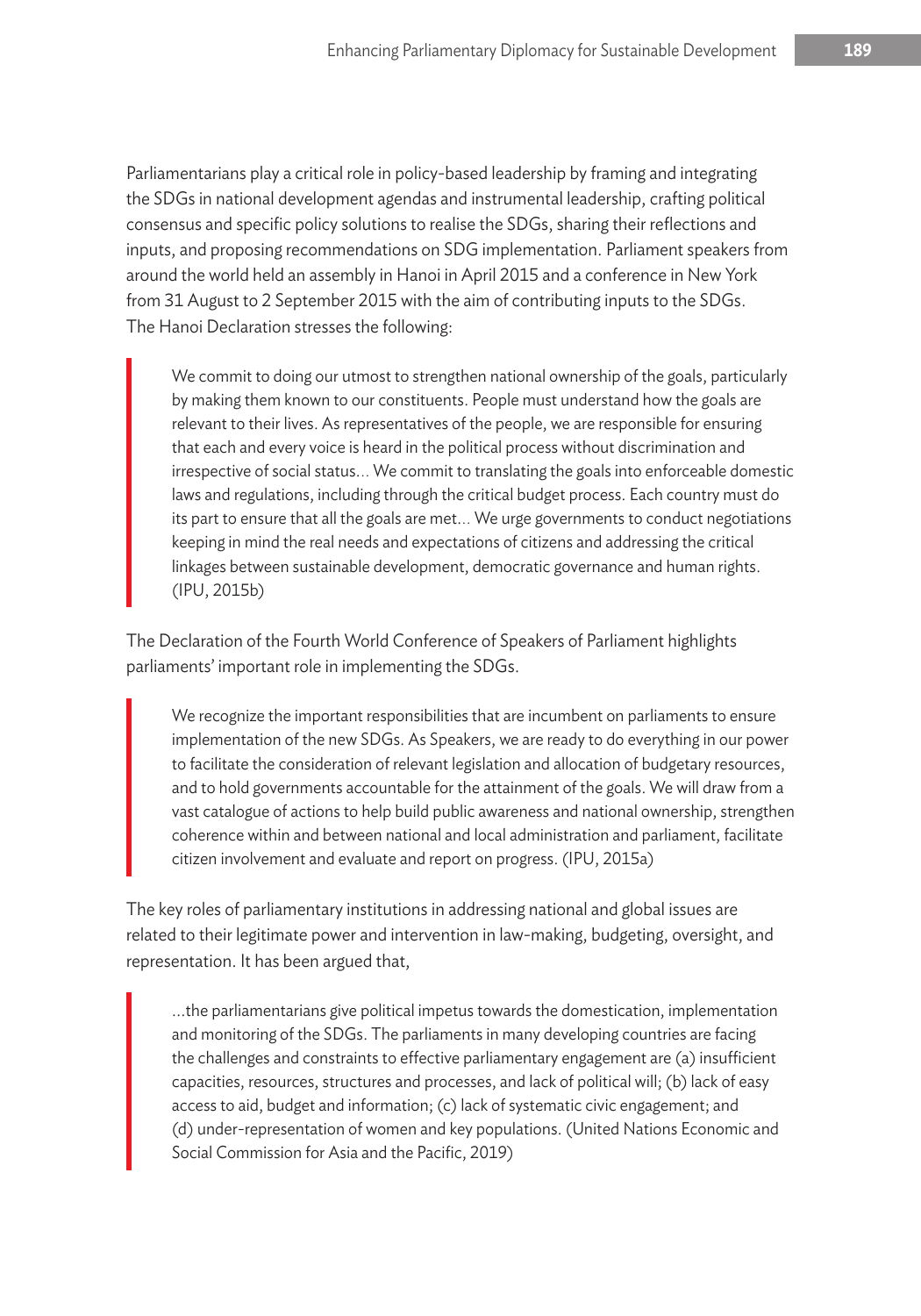#### Sustainable Development Matters for the Asia–Europe Meeting Process

The Asia–Europe Meeting (ASEM) process initiated a dialogue on sustainable development, with the aim of further promoting discussions and policy consultations as to how to achieve the SDGs. The first ASEM Dialogue on Sustainable Development, which took place in Budapest in 2012, focused on the role of water in sustainable regional development strategies. The Eighth ASEM, held in Siem Reap, Cambodia in 2019 on the theme 'Enhancing Water Partnership Towards Sustainable Development and Inclusive Growth', aimed to promote the exchange of knowledge, experiences, and best practices within the ASEM framework on key policy areas, such as the water-energy-food security nexus, climate change, and public–private partnership for achieving the SDGs.

The ASEM leaders have also paid special attention to enhanced interregional cooperation and partnership on sustainable development. For instance, the Statement of the 11th ASEM Summit in 2016 reads:

Leaders underlined the importance of adapting the relevant national policy planning process, development plans or strategies to integrate the Sustainable Development Goals (SDGs) and of putting in place systematic and multi-layered follow-up and review of the implementation of the 2030 Agenda at the international and national level. They expressed readiness on the part of ASEM to contribute to the follow-up and review process of the UN and other organizations at the global level, including at the high-level forum on sustainable development under the auspices of the United Nations Economic and Social Council and the UN General Assembly. Recognizing the opportunities, but also the challenges that the implementation of the 2030 Agenda represents for ASEM partners, Leaders agreed to promote further cooperation, including sharing of the best practices and experiences among partners within the framework of the ASEM Sustainable Development Dialogue launched by the Budapest Initiative. (Chair's Statement, 2016)

Moreover, the Statement of the 12th ASEM Summit in 2018 reads:

Leaders stressed their commitment to implement fully the 2030 Agenda for Sustainable Development and its Sustainable Development Goals and Addis Ababa Action Agenda with the aim of eradicating poverty and building an inclusive and sustainable future for all, with no one left behind and a strong focus on reaching the most vulnerable. Leaders emphasised the role of young people in contributing to sustainable development and the role that various stakeholders can play in pursuing social and economic inclusion, sustainable societies and people-centred development and the importance of public–private partnerships. Leaders also underlined the significance of science, technology and innovation cooperation in accomplishing the 2030 Agenda and tackling global challenges in a sustainable way. (Chair's Statement, 2018)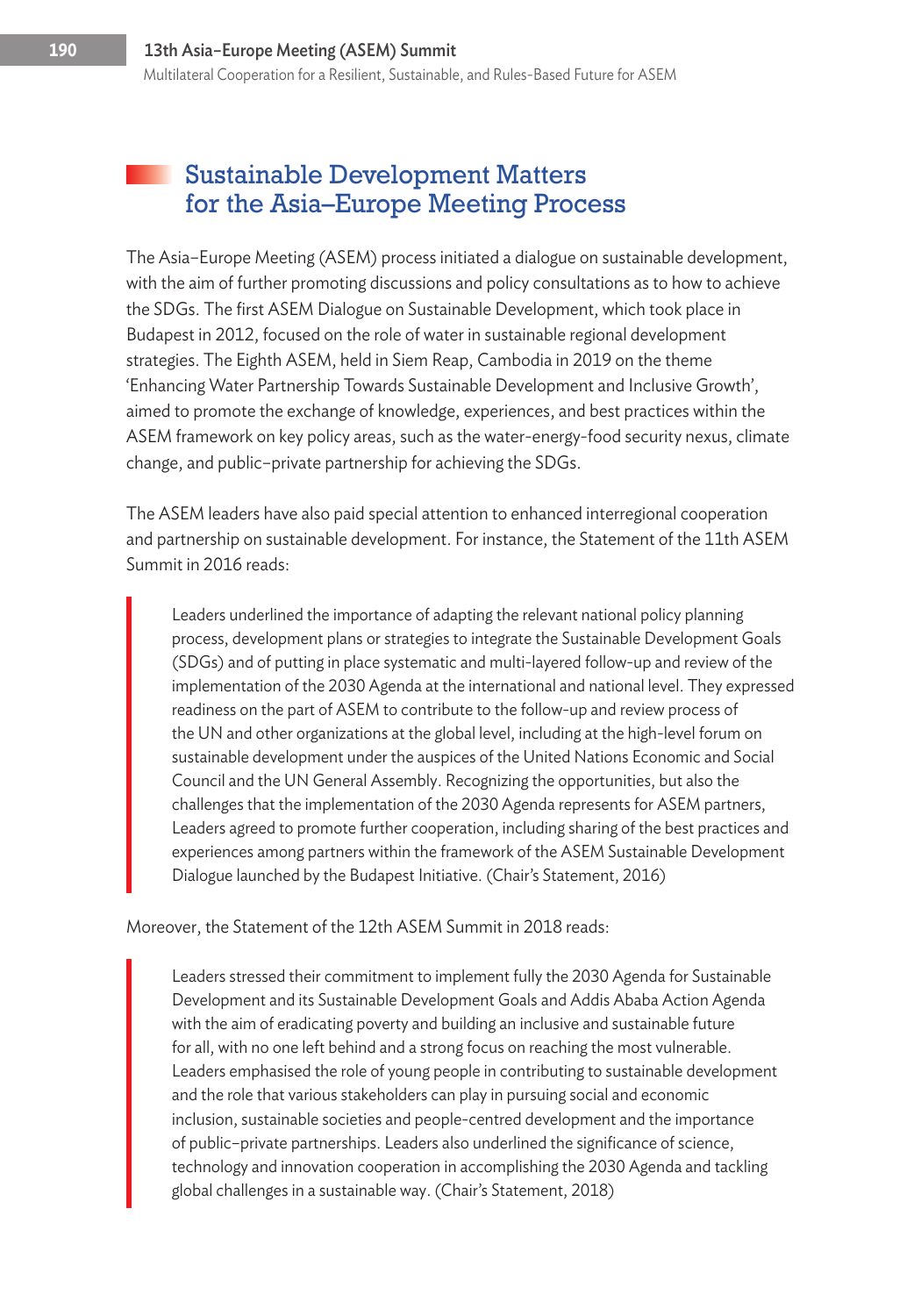At the ASEM foreign ministers meeting in 2019, the ministers called for 'accelerated action' and 'full implementation' of the 2030 Agenda for Sustainable Development.

Ministers emphasised the importance of the eradication of poverty in all its forms and dimensions, including extreme poverty, as well the protection of human rights, are indispensable requirements for sustainable development. They called for a paradigm shift to forge a virtuous cycle of environmentally-conscious growth, while stressing that sustainable development, security and human rights are mutually reinforcing. Ministers stressed the role of young people, civil society and various stakeholders, including responsible business. They highlighted the positive role of ASEM cooperation and the exchanges of best practices and capacity building on education, research, science, innovation and technology to fight inequality and poverty. (Chair's Statement, 2019)

#### Parliaments' Roles in Realising Sustainable Development Goals

To realise the SDGs, governments and international institutions must earn legitimacy in mobilising action and resources. The value judgements and trade-offs amongst economic, social, and environmental objectives cannot be determined by governments alone. The engagement of a wide range of stakeholders and a shared understanding of the nature and benefits of the SDGs are critical for building ownership and mobilising action. Multi-stakeholder engagement is essential in light of the long-term nature of the SDGs (Monkelban, 2019: 56).

Building global partnerships on sustainable development is expressed in SDG 17, which implies that international partnerships and multi-stakeholder collaboration are critical to realising the SDGs. The SDGs also stress the importance of inclusiveness – the participation of all segments of society – in order to mobilise and share knowledge and expertise, and provide necessary technical and financial resources.

Parliamentary institutions, which are a vital bridge between the state and society, are key stakeholders in mobilising resources and directing national agendas towards realising regional and international goals. Therefore, public–private and civil society partnerships are critical to concretising the SDGs. SDG 16 elucidates the importance of promoting peaceful and inclusive societies for sustainable development. The Declaration of the 2030 Agenda for Sustainable Development states that, 'we acknowledge the essential role of national parliaments through their enactment of legislation and adoption of budgets and their role in ensuring accountability for the effective implementation of our commitments'.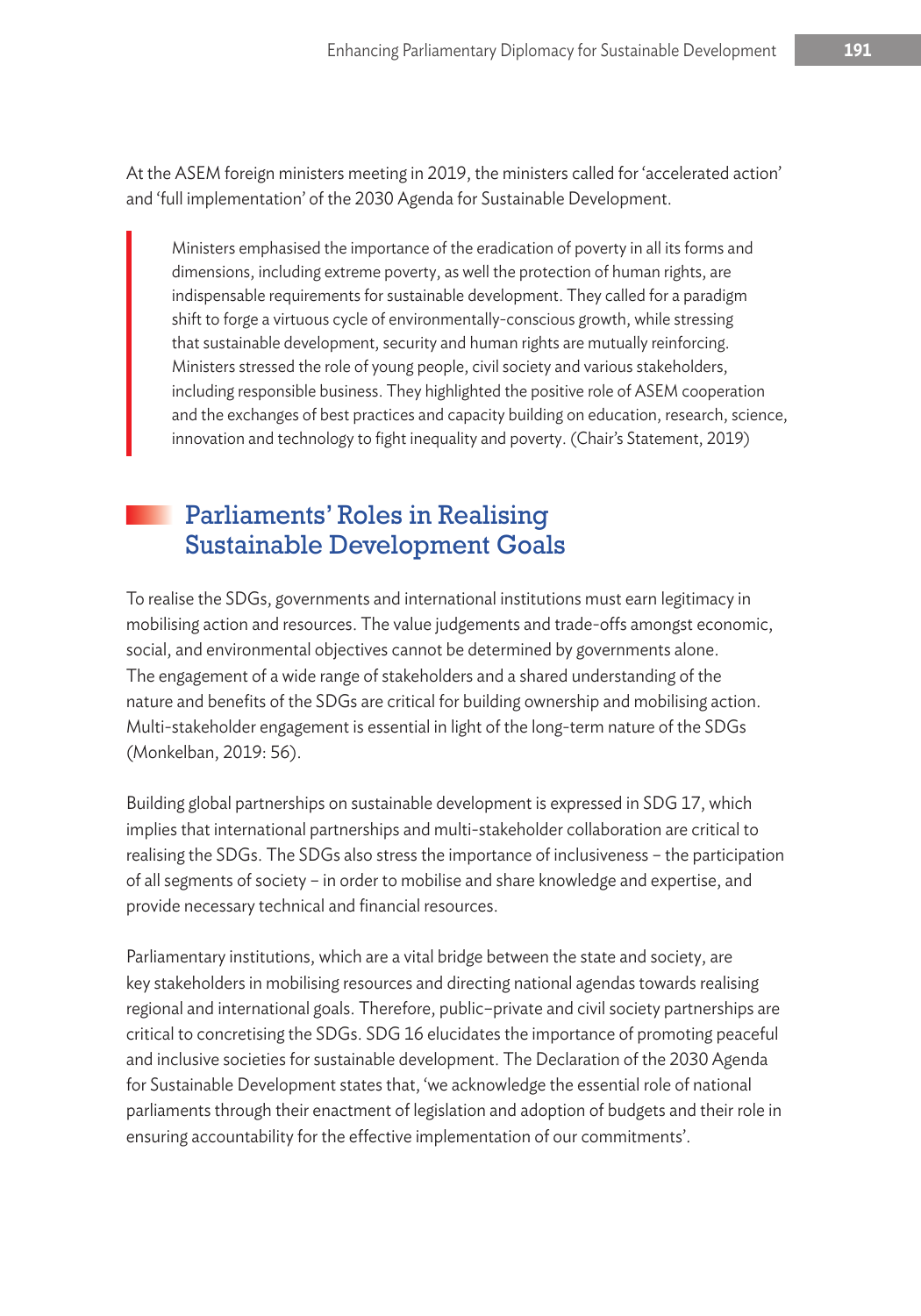Parliaments have four important roles to play in realising the SDGs: oversight, legislation, representation, and budget scrutiny. To help fulfil this mission, parliaments can (i) increase national involvement, (ii) provide a platform for national and international discussions and dialogues, (iii) encourage debate and consensus building amongst national stakeholders, (iv) develop robust legal frameworks that motivate stakeholders to implement the SDGs, (v) collect input from citizens and civil society groups, (vi) allocate appropriate levels of funding, and (vii) conduct oversight using annual checks and requesting and reviewing reports from the relevant committees concerning progress made in achieving the SDGs.

Parliaments can contribute to the design and implementation of national plans on the SDGs by implementing a wide-ranging, public consultation process; formally adopting the national plan after a comprehensive review and formal debate; and asking governments for regular progress reports on the implementation of the national plan. The core parliamentary roles of law-making, budgeting, oversight, and representation of constituency interests are all critical to the full implementation of the SDGs (IPU, 2017).

Parliamentary contributions to voluntary national reviews (VNRs) help to evaluate and track progress regarding the SDGs. The key functions of the VNRs are planning and institutionalising, gathering inputs and data, writing and reviewing, and conducting presentations and follow up. The VNRs' deliverables are the enhancement of multistakeholder partnerships and promotion of active participation, along with a sense of ownership, amongst all relevant parties. Furthermore, prioritisation of the SDGs in national development planning, the raising of public awareness, policy advocacy, and the development of effective and inclusive assessment mechanisms regarding the implementation of the SDGs are considered vital.

With regard to SDG 16 (peace, justice, and strong institutions), parliaments have a critical role to play in meeting two specific targets: Target 16.6 on developing 'effective, accountable and transparent institutions at all levels'; and Target 16.7 on ensuring 'responsive, inclusive, participatory and representative decision-making at all levels'. Other targets refer to key principles of democratic governance such as the rule of law, justice, access to information, and fundamental freedoms. Parliaments must engage in the implementation and oversight of the entire SDG framework (IPU, 2017).

The key challenge for parliaments, especially in Asian countries, is how to increase their engagement and influence over the SDG agenda, as SDG programmes are mainly shaped by the executive body. International parliamentary forums such as the IPU, ASEAN Inter-Parliamentary Assembly, the Asia–Pacific Parliamentary Forum, the World Parliamentary Forum on Sustainable Development, and the ASEP need to invest more effort and resources in developing international consensus as well as planning an engagement strategy regarding the SDGs.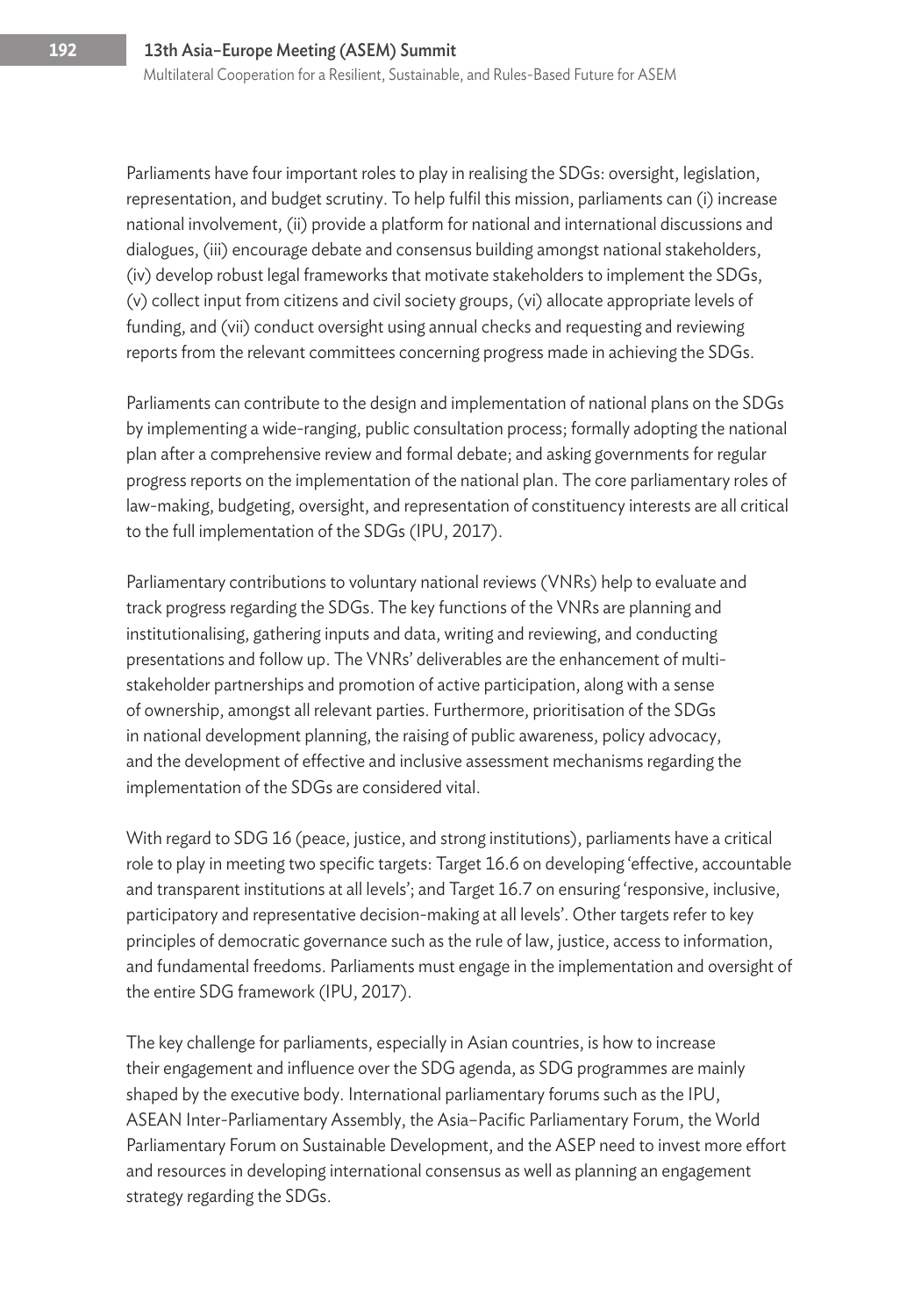#### Asia–Europe Parliamentary Partnership Meeting and the Sustainable Development Goals

The ASEP Meeting brings together parliamentarians from Asia and Europe to provide policy inputs and recommendations to the ASEM process. ASEP is the parliamentary arm of ASEM, and its first meeting took place in 1996, in tandem with ASEM. It is an informal forum and its declarations are not legally binding.

ASEP has two main objectives. First, it serves as a forum for inter-parliamentary contacts, exchanges, and diplomacy amongst parliaments, and as a vehicle to promote mutual understanding amongst the people and countries of Asia and Europe. Second, it provides a link between the parliaments of Asia and Europe and ASEM, thereby enabling active parliamentary contributions to the ASEM process, particularly in annual meetings. ASEP parliamentarians have underscored the relevance of inter-parliamentary diplomacy to deepen mutual trust and understanding further and boost multifaceted cooperation between Asian and European countries through reinforced political, economic, sociocultural, and educational cooperation.

Achieving the SDGs is one of the key areas of cooperation facilitated by ASEM. ASEP plays a significant role in promoting dialogues and impacting national and regional policies on the SDGs. In almost all ASEP declarations, sustainable development and inclusive growth are the two key terms. For instance, at the Eighth ASEP in Rome in October 2014, the parliamentarians stressed the importance of a holistic approach in addressing sustainable development, that is, the balance and integration of social, economic, and environmental dimensions. They also stressed the importance of food security and integrated water resource management, and the role of clean technologies.

ASEP Parliamentarians insisted on pushing for the exchange of best practices of European and Asian experiences of sustainable place-based development of agriculture and food systems.… they emphasized the need to integrate water resource management in economic, social and environmental dimensions of sustainable development.… ASEP Parliamentarians agreed on the importance of sharing experience and knowledge on integrated water resources management [and]… underlined the important role of clean technologies (cleantech) as a cross-cutting element for enhancing competitiveness and promoting sustainable development. (ASEP, 2014)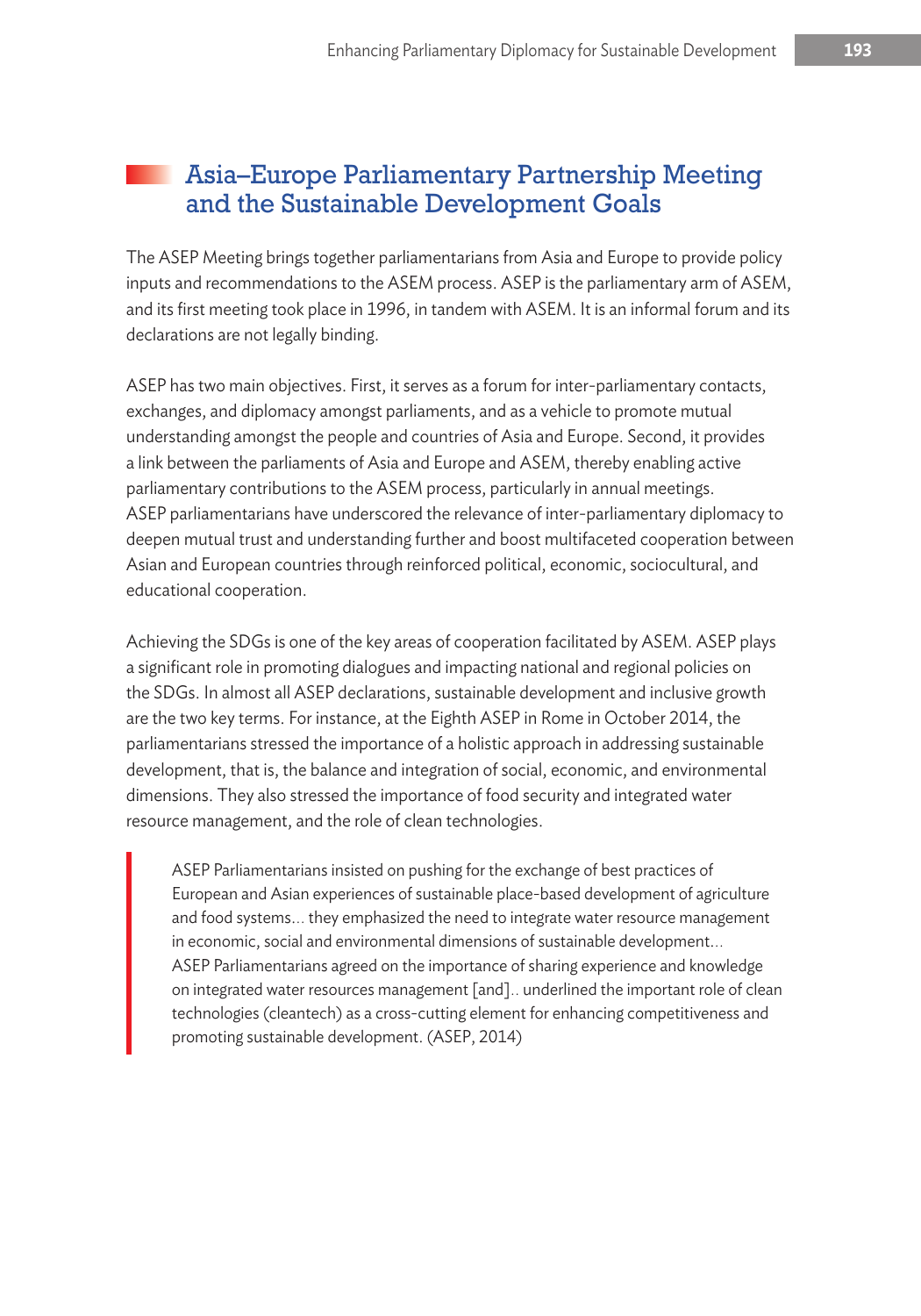At the Ninth ASEP Meeting on 21–22 April 2016 in Ulaanbaatar, the parliamentarians stressed that,

In line with the goals set in the 2030 Agenda for Sustainable Development, ASEP Parliamentarians reiterated the need to build peaceful, just and inclusive societies on the basis of transparent, effective and accountable institutions, including legislative bodies at all levels. Therefore, ASEP Parliamentarians emphasized the vital role of national parliaments in implementing the 2030 Agenda with a view to adopting relevant legislations, allocating budgetary resources and ensuring government accountability. They acknowledged the importance of dialogue and cooperation amongst ASEP Parliaments which are well supported by the exchange of best practices on parliamentary procedures, functions and administrative set-up in the form of capacity-building. (ASEP, 2016)

At the 10th ASEP Meeting on 27–28 September in 2018 in Brussels, the parliamentarians highlighted collective efforts to address climate change and achieve the SDGs.

ASEP 10 calls for the highest political commitment to the effective implementation of the Paris Agreement in all its aspects, including, inter alia, mitigation, adaptation, finance, technology development and transfer, capacity-building and transparency of actions and support, in reflection of equity and the principle of common but differentiated responsibilities and capabilities.… ASEP 10 expresses the need to set ambitious goals on production and consumption of plastic, particularly single-use plastic items, and invites ASEM to consider firm recommendations in this direction towards achieving significant progress to ensure sustainable consumption and production patterns (Goal 12 of the Sustainable Development Goals).… ASEP 10 expresses its serious concern about the continuing loss of biodiversity which has an overwhelming intrinsic value that must be protected for the benefit of future generations, and stresses the critical role of biodiversity in the Sustainable Development Goals. (ASEP, 2018)

## Conclusion

Global issues, especially sustainability issues, have become more complex and interconnected. Sustainable development is a means of achieving sustainability, and implies a broad understanding of environmental, social, and economic systems. The lack of effective governance at the local, national, regional, and global levels in addressing sustainability issues is a matter of concern. Innovative shifts in thinking and acting are therefore needed. Addressing sustainability issues requires the participation of all stakeholders at all levels of governance; that is to say, a coordinated response across governance levels and amongst all sectors and actors in society.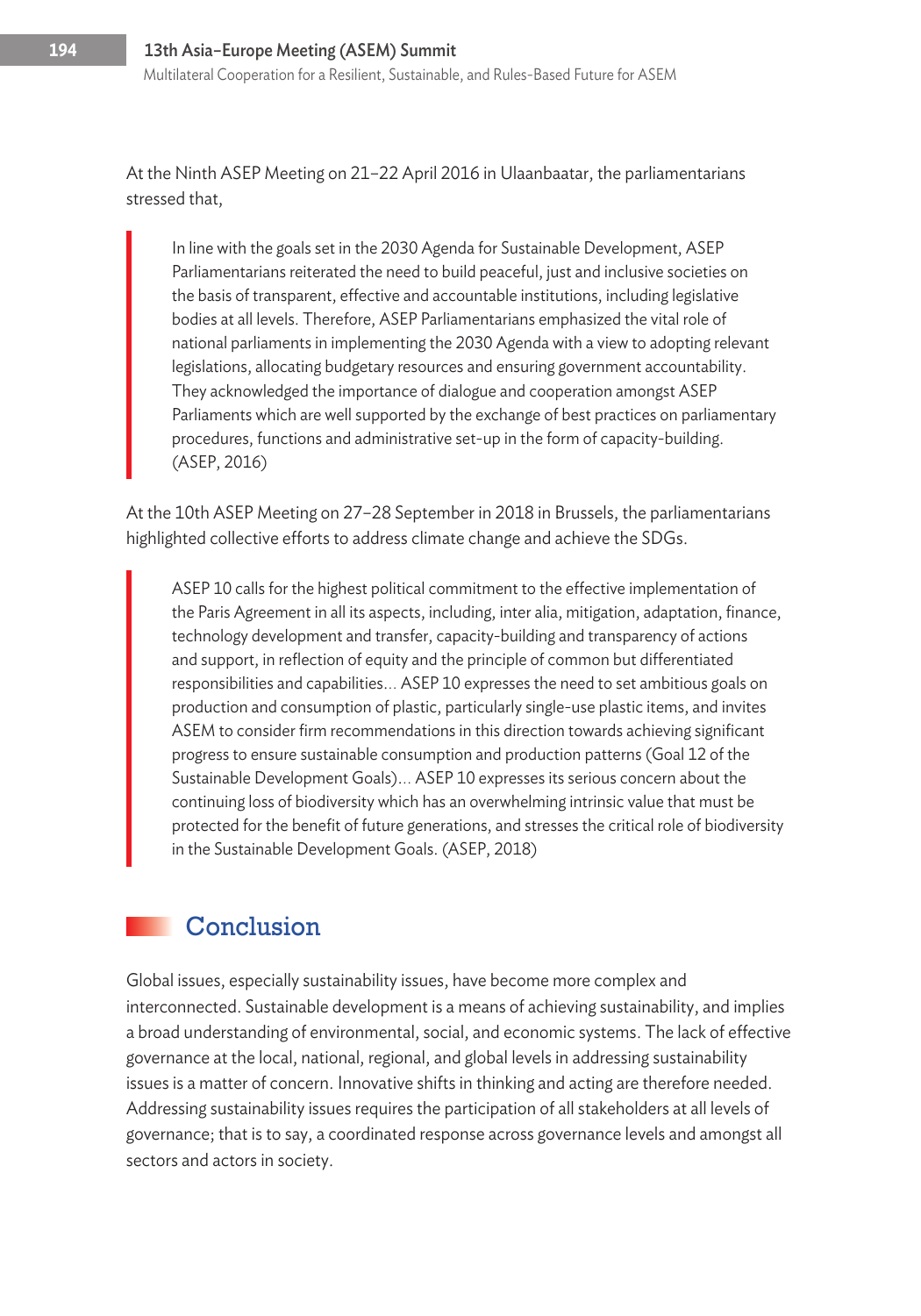Within the evolving multiplex world order, multi-stakeholder engagement and partnership building are critical. Parliamentary institutions are playing an increasingly critical role in addressing a range of complex and interconnected global issues. With respect to the SDGs, parliaments have several important roles to play, such as oversight, legislation, and budget scrutiny. However, to increase their influence in shaping and implementing the SDGs, the parliaments must strengthen their leadership and institutional capacity, and develop effective engagement strategies.

ASEP is a key international parliamentary forum that can further promote parliamentary dialogues and consultation on the SDG agenda, especially in promoting political consensus at both the national and international levels, mobilising action and resources, and building international partnerships and multi-stakeholder collaboration necessary to realise the SDGs. To this end, capacity building, knowledge sharing, and collective efforts on the SDGs must be further promoted.

Specific recommendations for ASEP are as follows: (i) encourage all ASEP members to carry out a VNR for their country and create a knowledge-sharing platform encompassing the results of those VNRs; (ii) institute capacity-building programmes in ASEP developing member countries on the SDGs for parliamentarians and their staff; and (iii) create an ASEP Special Envoy on the SDGs to engage effectively with the parliamentary members of ASEP and international organisations, such as the UN.

ASEM requires all its components to promote peaceful and inclusive societies for sustainable development in Asia and Europe. The 13th ASEM Summit (ASEM13) in 2021 is well placed to promote the ASEP into taking forward the above recommendations and to utilise the ASEP as a powerful arm of ASEM process.

## REFERENCES

Acharya, A. (2017), 'After Liberal Hegemony: The Advent of a Multiplex World Order', *Ethics & International Affairs*, 31(3), pp. 271–285.

Acharya, A. (2019), 'Reshaping Global Order in the 21st Century: G-Plus Leadership in a Multiplex World', *China and World Economy*, 7(3), pp. 63–78.

Chair's Statement (2016), *20 Years of ASEM: Partnership for the Future through Connectivity*. Ulaanbaatar. https://cdn.aseminfoboard.org/documents/Chairs-Statement-ASEM11 adopted\_7JaJqc3.pdf (accessed 10 April 2020).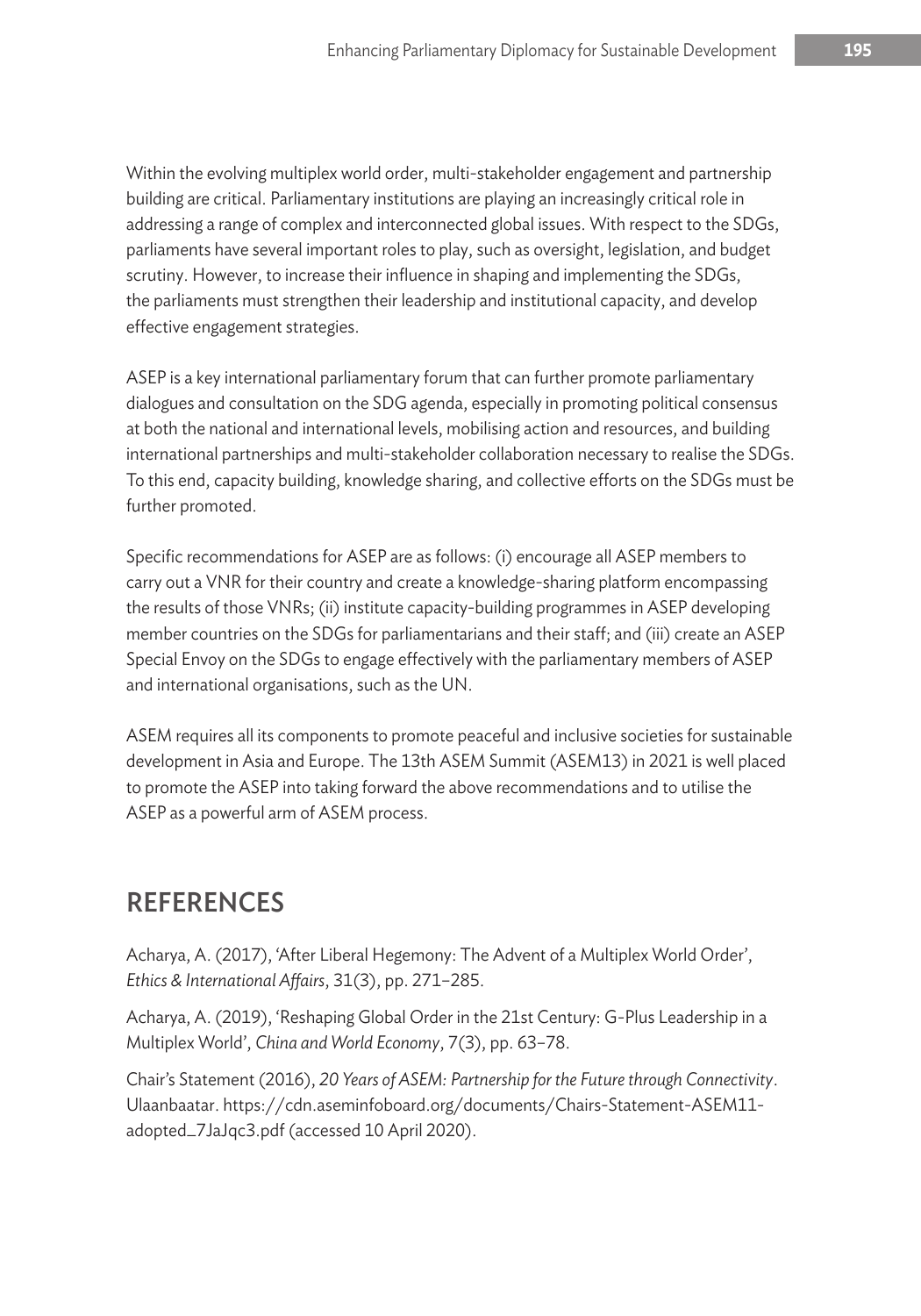Chair's Statement (2018), *Global Partners for Global Challenges, Asia*–*Europe Meeting*. Brussels. https://cdn.aseminfoboard.org/documents/ASEM12-Chairs-Statement.pdf (accessed 10 April 2020).

Chair's Statement (2019), *ASEM Foreign Ministers' Meeting*. Madrid, 15–16 December. https://cdn.aseminfoboard.org/documents/2019-12-16-ASEM-FMM-Chairs-Statement .pdf (accessed 10 April 2020).

Cofelice, A. (2017), 'The Parliamentary Assembly of the Mediterranean and its Contribution to Democracy Promotion and Crisis Management', in S. Stavridis and D. Jancic (eds.) *Parliamentary Diplomacy in European and Global Governance*. Leiden: Brill Nijhoff, pp. 195–196.

Asia–Europe Parliamentary Partnership (ASEP) (2014), *Declaration of the Eighth Asia– Europe Parliamentary Partnership Meeting (ASEP8)*, Rome, 6–7 October. https://cdn. aseminfoboard.org/documents/2014\_-\_ASEP8-Final\_Declaration\_1Z3CZcC.pdf (accessed 8 April 2020).

ASEP (2018), *Declaration of the 10th Asia–Europe Parliamentary Partnership Meeting*. Brussels, 27–28 September. https://cdn.aseminfoboard.org/documents/ASEP10- Adopted-Declaration.pdf (accessed 8 April 2020).

Fanck, D. (2018), 'Parliamentary Diplomacy and Legislative–Executive Relations in EU Foreign Policy: Studying the European Parliament's Mediation of the Macedonian Political Crisis (2015–17)', *Journal of Common Market Studies*, 56(6), pp. 1305–1322.

Fiott, D. (2011), 'On the Value of Parliamentary Diplomacy', *Madariaga Paper*, 4(7). http://88.255.97.25/reserve/resfall15\_16/Hist311\_DBarlas/Week\_13.pdf (accessed 10 April 2020).

Gots, N. (2005), 'On the Origins of "Parliamentary Diplomacy"', *Cooperation and Conflict: Journal of the Nordic International Studies Association*, 40(3), pp. 263–279.

Inter-Parliamentary Union (IPU) (2015a), *Fourth World Conference of Speakers of Parliament*. New York, 31 August–2 September 2015. http://archive.ipu.org/pdf/publications/ speakers15-e.pdf (accessed 8 April 2020).

IPU (2015b), *Hanoi Declaration, The Sustainable Development Goals: Turning Words into Action*. Geneva, 1 April. http://archive.ipu.org/conf-e/132/rpt-gendebate.htm (accessed 8 April 2020).

IPU (2017), *Parliaments and the Sustainable Development Goals*. Geneva. https://www.ipu. org/resources/publications/toolkits/2017-01/parliaments-and-sustainable-developmentgoals-self-assessment-toolkit (accessed 8 April 2020).

IPU (2019), *IPU Presidential Statement on Parliamentary Diplomacy*. Geneva, 10 April. https://www.ipu.org/news/statements/2019-04/ipu-presidential-statementparliamentary-diplomacy (accessed 8 April 2020).